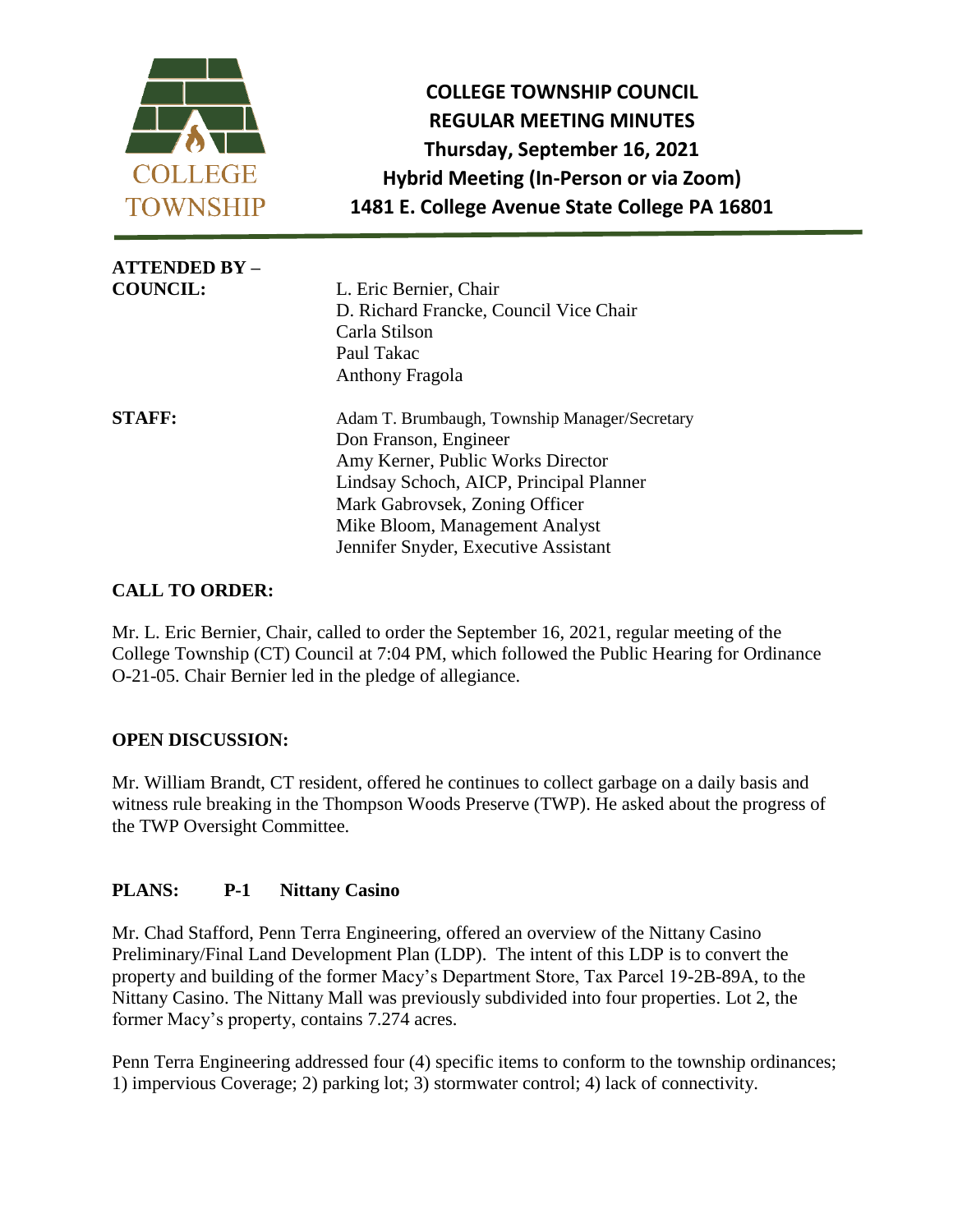

College Township Council Regular Meeting Minutes September 16, 2021 Page 2 of 9

Mr. Stafford offered that they added landscaping islands, removed sidewalks and pavement in strategic locations on the property to allow for the creation of an additional 9,200 square feet of pervious coverage. Restriping and repainting of parking spaces, added greenspace through landscaping islands, and the addition of thirteen rain gardens address the impervious and stormwater criteria.

Mr. Stafford offered a description of the planned alternative pedestrian routes and connections. A waiver is being requested to not provide the specific 365 linear feet of sidewalk along the Benner Pike but instead provide 215 linear feet of connecting concrete sidewalk, 1,070 additional pedestrian pathways (total of 1,285 linear feet), and twelve ADA Curb Ramps and improvements to connect these pedestrian walkways.

Minimal modifications will be made to the building. A Sally Port will be added to the Benner Pike side of the building and a new canopy will be installed at the main entrance. Ninety-One canopy trees and hundreds of shrubs will be added to comply with the township ordinance. One (1) fire hydrant will be moved and they will be upsizing two (2) sanitary laterals.

Mr. Ed Darrah, Planning Commission (PC) Liaison to Council, offered the concerns of the PC related to safety of the pedestrian walkways were addressed with this revised edition of the LDP.

Mr. Stafford offered the developer engaged in a lighting study. A photometric plan is being created and will be included in the plan set for recording purposes and will comply with the current ordinance.

Council discussed the planting varieties. The approved CT tree list limited the types of trees that could be used. The majority of the trees for wet gardens are not on the approved list. Staff will work with the developer to include a diversity of plantings.

Council discussed the pedestrian walkway on the east side of the building. Bollards in the loading dock area will be placed as a safety measure.

Council discussed the sidewalk waiver. They are comfortable accepting this waiver because of the addition of 1070 linear feet of additional pedestrian pathways, and twelve ADA Curb Ramps and improvements to connect the pedestrian walkways, in exchange for the shortage of 150' linear feet of sidewalk along the Benner Pike. A note on the plan will be added related to the waiver.

Unrelated to the LDP, Council discussed and offered comments related to: 1) maintaining the stripping of the pedestrian walkway and winter maintenance; 2) energy savings/sustainability efforts; 3) parking requirements; 4) CATA routes; and 5) historic traffic studies during peak situations like PSU games.

> **Ms. Stilson made a motion to approve the Nittany Casino Preliminary/Final Land Development Plan dated July 19, 2021, and last revised September 3, 2021, subject to the following conditions:**

**1. Obtain all required signatures.**

**2. Pay all outstanding review fees.**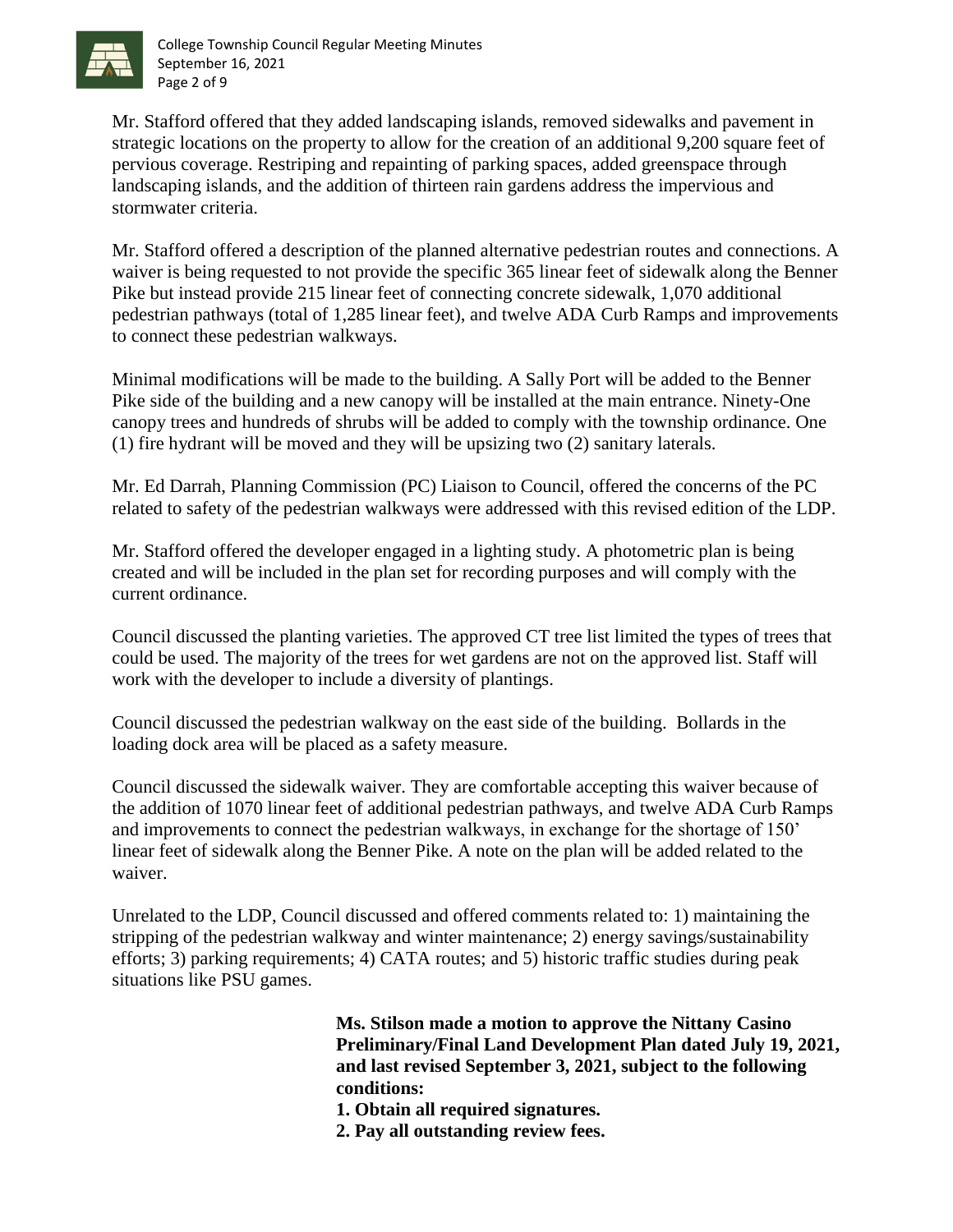

College Township Council Regular Meeting Minutes September 16, 2021 Page 3 of 9

> **3. Fully comply with College Township Code Section 180-12 of the Township Ordinance. 4. Address, to the satisfaction of the Township Engineer, any outstanding comments, including comments regarding traffic flow, signage, lighting, planting variety, and the bollard at the loading dock. 5. Post surety in an amount approved by the Township Engineer. 6. Satisfy any outstanding comments from the College Township Water Authority. 7. Provide proof of NPDES permitting. 8. Sign and record DSAME. 9. Obtain PennDOT HOP 10. Add a note on the plan indicating the sidewalk waiver to**

**include linear feet totals. Mr. Takac seconded the motion.**

**Motion carried** 

# **P-2 Stocker Auto Body Shop – Sketch Plan**

Mr. Mark Torretti, Penn Terra Engineering, Inc. presented Council with a sketch plan for a proposed Stocker Chevrolet Body Shop located at Tax Parcel 19-2B-13. The site is a 10.9-acre parcel located off the Benner Pike at the intersection with Ellis Place. A 26,000 S.F. body shop is proposed for the Stocker Chevrolet dealership that will include 23 work bays, 2 paint bays, detail and prep areas, parts department, offices, employee break area and customer area. Access will be from Ellis Place. A cross-lot driveway connection to Premiere Drive is proposed as was required in the Premier Theater Land Development Plan (LDP).

A note on the Premier Theater LDP plan stated that a connection to the Benner Pike must be created for the use of lots #1 (hotel) and #2 (movie theatre) when lot #3 (proposed site of Stocker Body Shop) is developed. The intent was to provide interconnects between the lots.

Two main issues that Mr. Torretti is seeking direction from Council is sidewalks and the connection to Premier Drive. Regarding sidewalks, the sketch plan shows a sidewalk connection from the auto body shop to Ellis Place and along the length of Ellis Place. When the front piece of this parcel is developed, sidewalks would be required along the length of Benner Pike.

Mr. Ed Darrah, PC Liaison, offered that the PC reviewed this sketch plan and had concerns with the cross-lot driveway connection to Premier Drive running through a parking lot. He continued that although this will be a private drive connection, once the public discovers this shortcut to Shiloh Road, they would use it. The PC appreciated the sidewalk connectivity.

Mr. Franson, CT Engineer, offered his main concern is perpendicular parking within the cross-lot connection.

Mr. Torretti asked for guidance related to how the Official Map would affect this plan. A discussion of the Official Map will take place later on the agenda.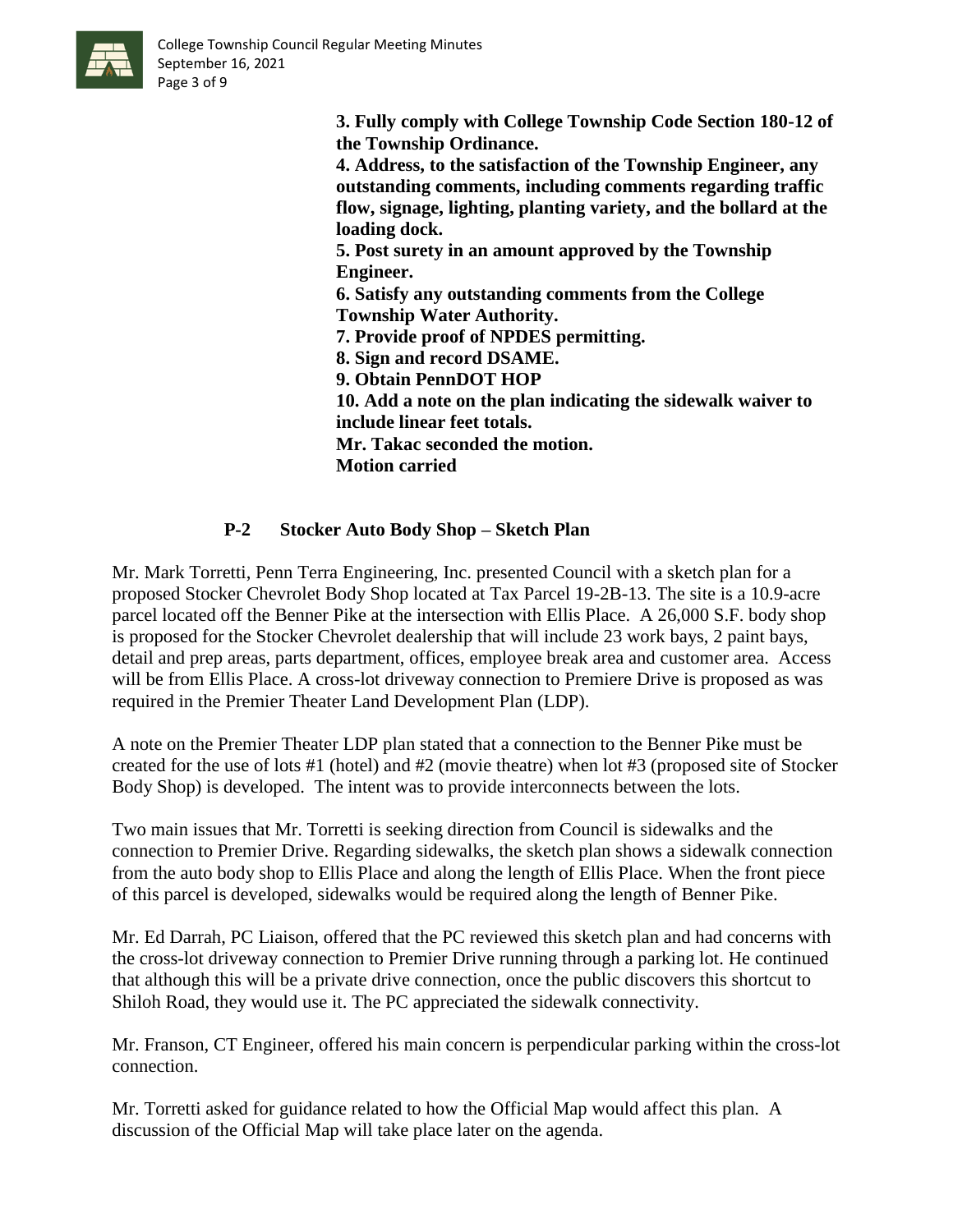

Council offered clarification that the development of this plan requires sidewalks be installed along Ellis Place and Benner Pike, however they agreed, sidewalks along Ellis Place and connectivity to Premier Drive would be allowable until the development of the lower half of the parcel is completed. Sidewalks along Benner Pike would then be required upon final development of the parcel.

# **SPECIAL PRESENTATION:**

Mr. Ben Eltz, Zoning Hearing Board (ZHB) Chair, offered an annual update to Council. Council appoints the five (5) member ZHB to five (5) year terms. The newest member, Steven Lyncha, was recently appointed to replace Mark Argiro, who moved from the Township. Other members include Dan Klees (Vice Chair), Shaun Pardi and George Khoury.

The ZHB has had four (4) hearings in the last 12 months related to signage, side-yard setbacks and an appeal of a Zoning Officer ruling. This appeal was withdrawn before the hearing took place. The ZHB is prepared to do hybrid meetings in the future, due to COVID-19.

Mr. Eltz offered that the ZHB is a quasi-judicial board. They are a stand-alone independent board with their own solicitor. The ZHB hears and to listens to both sides of an issue. They listen to the Zoning Officer, representing the Township and listen to the appellant or party asking for a variance from the zoning ordinance before making a ruling. Guidelines from the PA Municipal Code govern their decision making process and the adherence to the current Township Ordinance.

Council thanked Mr. Eltz and all those serving on the ZHB for all that they do.

# **REPORTS:**

# **a. Manager's Update**

Mr. Brumbaugh, Township Manager, presented the Manager's Update, highlighting: 1) construction on the Pike Street Traffic-Calming start delayed to Monday, September  $20^{th}$ ; 2) Township Engineer met with residents in the field to discuss traffic flows relative to the Pike Street project; 3) next focus group meeting for the Dale Summit Area Plan will be held September 24, 2021; 4) CT Council approved selection of contractor for Solar Power Purchasing Agreement; and 5) CT Staff and PSU Staff met with Keller Engineer in the field to evaluate location of proposed path to campus. Additionally, PennDOT announced Multimodal Transportation Grant applications are due November 5, 2021.

The Spring Creek Park Master Plan survey is available and ready for feedback. Access to the survey can be found on the Township website.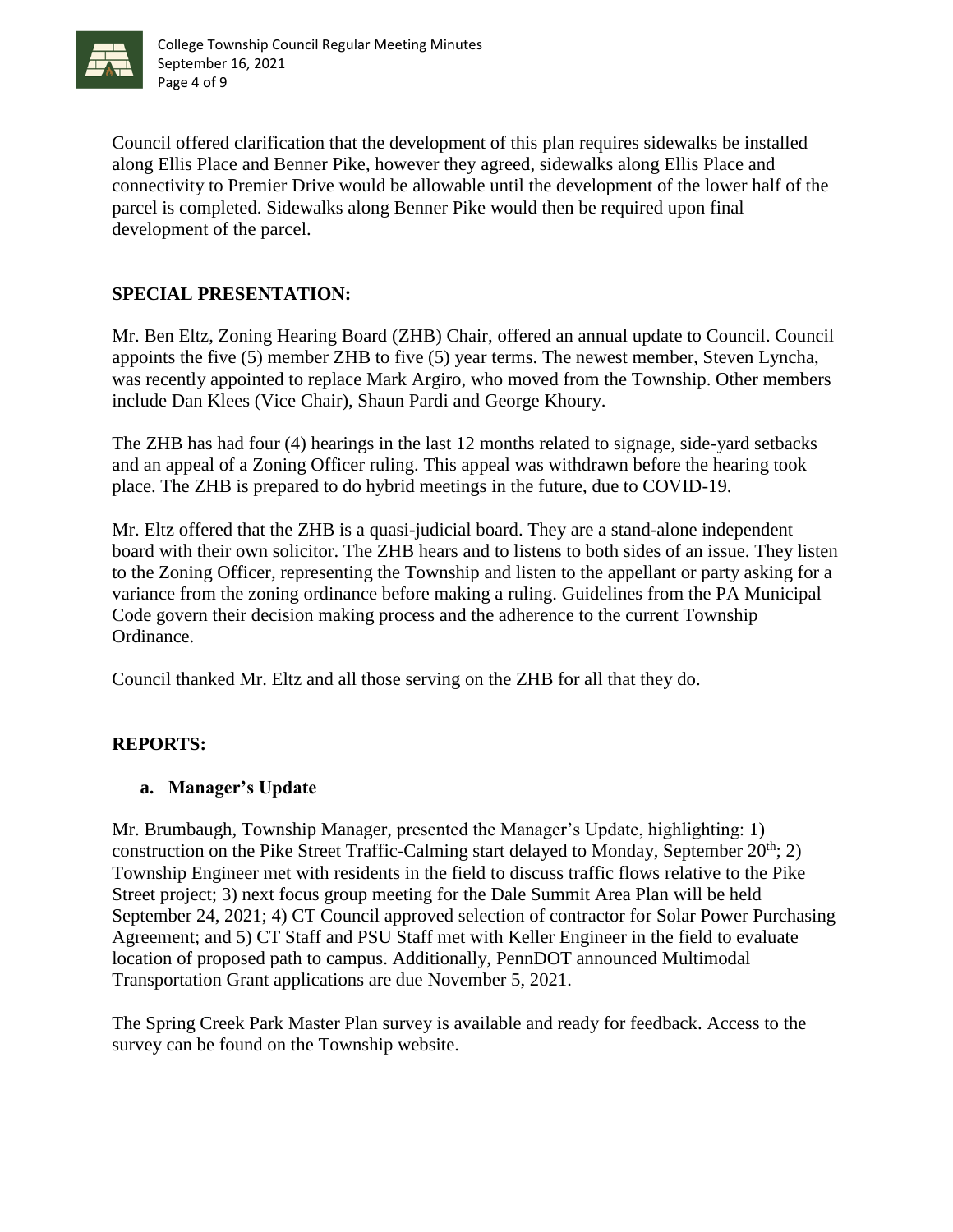

# **b. COG Regional, County, Liaisons Reports**

**Local Traffic Advisory Committee (LTAC):** Ms. Stilson reported the LTAC met on September 22, 2021, and reviewed with the Neighborhood Committee their ideas for the Centre Hills Village traffic calming measures. There was a broad range of suggested solutions. LTAC gave their feedback including suggesting a phased approach to remedies.

**Climate Action and Sustainability Committee (CASC):** Ms. Stilson reported the CASC met on September 13, 2021, and heard a presentation of the Climate Action and Adaptation Plan, and heard a presentation on the transition of refuse contract to Waste Management. There has been some complaints about Waste Management's customer service. Please report these complaints to Shelly Mato at COG.

**Public Safety:** Mr. Takac reported the Public Safety Committee met in a joint meeting with the Public Safety and Environmental Committee on September 14, 2021, and heard an annual update from the Centre Region Emergency Management Coordinator and heard a presentation on the Climate Action and Adaptation Plan. They also heard Staff updates from the Emergency Management team. They reported the first football game at PSU was relatively uneventful. They are planning for the ESPN GameDay and upcoming games.

**Spring Creek Watershed Commission (SCWC):** Mr. Takac reported the SCWC met on September 15, 2021, and heard a special presentation "Understanding and Stewarding Water Quality, a Legal Perspective" by Lara Fowler, PS School of Law. They heard an update on the One Water Plan, Atlas Project, and a brief presentation by Jasmine Field, State College Borough, and David Roberts, Sierra Club and Nittany Valley Environmental Coalition. 2021 invoicing to College Township will increase by \$124.10 to \$1,076.20.

**Industrial Development Authority (CTIDA):** Mr. Fragola reported the CTIDA met on September 15, 2021, and discussed their financial report, reviewed their audit report, reviewed applications for the contractual position of Executive Director and discussed grant funding.

**Human Resources Committee:** Mr. Fragola reported the Human Resources Committee met in a Special Meeting on September 15, 2021, to discuss the COVID-19 updates relative to mandating vaccinations for COG Staff**.** Incentives and disincentives were discussed relative to vaccinations.

**Facilities Committee:** Mr. Francke reported the Facilities Committee met on September 7, 2021, and heard project updates on the Schlow Library HVAC Project, Millbrook Marsh Nature Center Phase 2 Education building, Whitehall Road Regional Park Project, General Forum Room A/V upgrades, Exhaust fans at Park Forest and Welch Pool updates; and COG building lease review. The committee also heard a presentation on the Parks Maintenance Centralized storagebuilding lease; the proposed final Pools FCA document; fire department space needed; project management overview; governance structure of Parks and Recreation; and facilities committee structure follow up.

**Finance Committee:** Mr. Francke reported the Finance Committee met on September 9, 202. They heard an update on the defined benefit pension plan; discussed the 2020 Audit; received a report on the fire department space need; discussed the Parks maintenance facility lease and the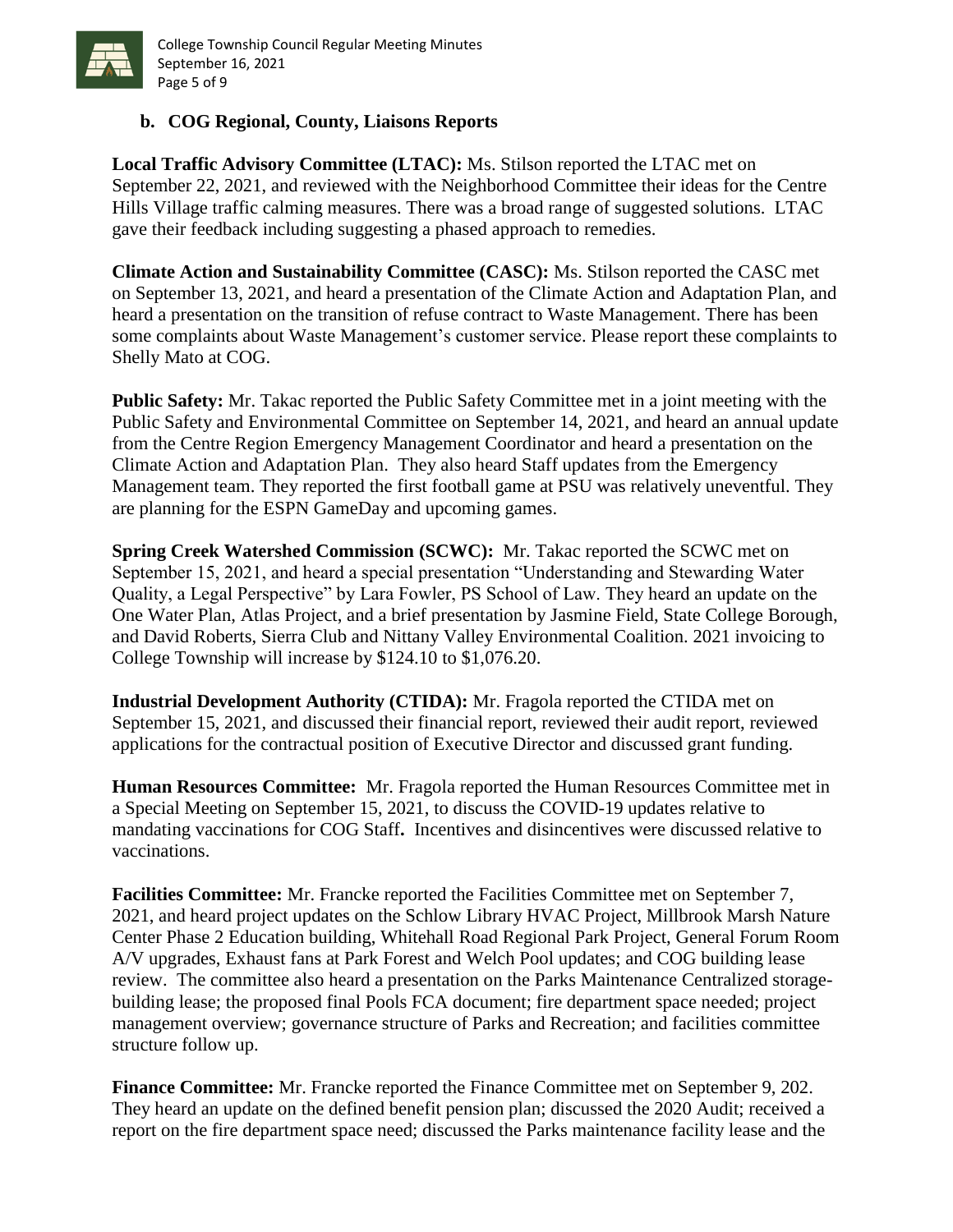

COG Building lease; took action on the 2022 COG Program Plan and Capital Improvement Plan; and reviewed the budget schedule.

**Parks Capital Committee:** Chair Bernier reported the Parks Capital Committee met on September 9, 2021. He was unable to attend.

# **Staff/Planning Commission/Other Committee Reports:**

**Planning Commission (PC):** Mr. Ed Darrah, PC Liaison to Council, offered that the PC reviewed the Stocker Body Shop sketch plan.

Mr. Mike Bloom, Management Analyst, offered the Pedestrian Facilities Master Plan comment period is ongoing. To-date the Township has received 214 comments.

### **CONSENT AGENDA:**

#### **CA-1 Minutes, Approval of**

**a.** September 2, 2021 CT Council Meeting

#### **CA-2 Correspondence, Receipt/Approval of**

- **a.** Email from Daniel Materna, dated September 3, 2021, regarding local feedback of casino
- **b.** Email from William Brandt, dated September 12, 2021, regarding trash in TWP

#### **CA-3 Action Items; Approval of**

**a.** 2022 Minimum Municipal Obligation Certification for Township's Retirement Plan

### **Ms. Stilson made a motion to approve the September 16, 2021. Mr. Fragola seconded the motion. Motion carried unanimously.**

#### **OLD BUSINESS:**

# **OB-1 Ordinance O-21-05; Changes to multiple sections of the Township Code**

A Public Hearing was held prior to the start of this regular CT Council meeting.

**Ms. Stilson made a motion to approve Ordinance number O-21-05, which makes corrections to Chapter 109, Fireworks as regulated by NFPA Standards; amends Chapter 145 Planned Residential Development; 180 Subdivision and Land Development; 196 Weeds; 200 Zoning; and consolidates A-203- 13 and A203-18 as a result of reference changes in Chapter 177 Streets and Sidewalks. Mr. Takac seconded the motion. Motion carried unanimously.**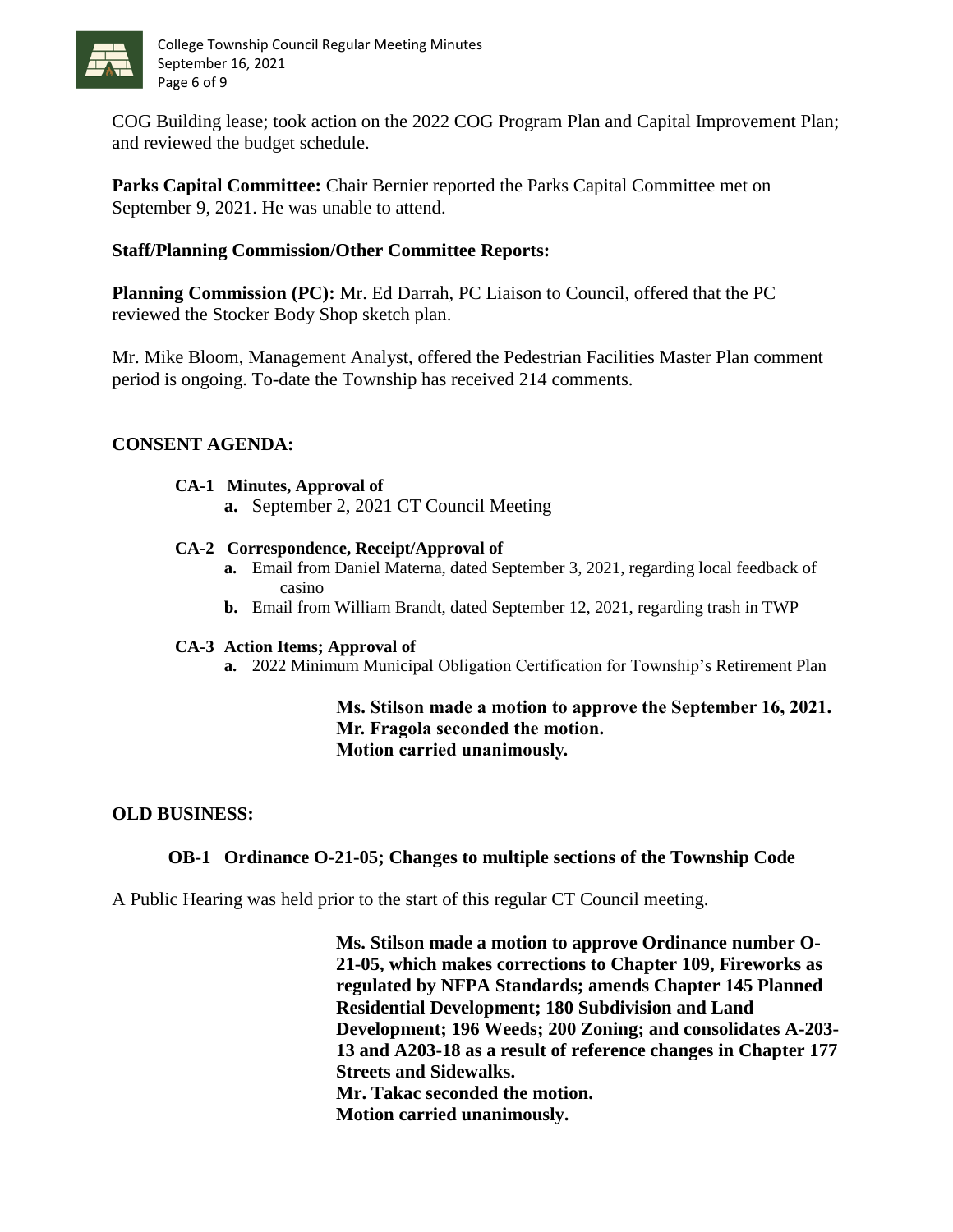

College Township Council Regular Meeting Minutes September 16, 2021 Page 7 of 9

# **OB-2 Official Map Review**

Ms. Lindsay Schoch, AICP, Principal Planner, offered an overview and current considerations related to the Official Map. Section 401 of the PA Municipal Planning Code allows a municipality to adopt an Official Map to illustrate locations of planned future open space, transportation networks, parks, trails, etc. The Official Map shows the municipalities interest in acquiring these locations in the future. The Official Map is also a tool to inform interested parties of the long-term goals of the municipality.

The College Township Official Map was last updated in November of 2015. Council last discussed the Official Map when a developer issued a *Letter of Intent to Develop* related to the development on Squirrel Drive. A *Letter of Intent to Develop* allows township officials 365 days to decide if the property in question remain as originally enacted as part of the ordinance.

Ms. Schoch offered that an Official Map road is located near the proposed Stocker Body Shop, tax parcel 19-2B-13. Ms. Schoch explained that when the lots were originally created for what is now the theater, hotel, Christ Community Church, and the lot proposed for the Stocker Body Shop, two notes were added to the plan. Note 8 stated, "access to Lot 2 (movie theatre) shall be by a 60' access easement for a private street. The easement shall provide for a shared 24' wide cartway to lot 2 and for shared access to lot 1 (hotel) and tax parcel 19-2B-05 (now owned by Christ Community Church). The shared access shall remain private and not be offered for dedication to the Township." Additionally, Note 9 stated, "A private shared access easement agreement shall be executed between the owners of Lots 1, 2, 3 (proposed Stocker Auto Body Shop) and tax parcel 19-2B-05 for access of all lots to Shiloh Road and the Benner Pike. Upon the development of lot 3, access shall be provided for the above lots to the Benner Pike through lot 3. Prior to the construction for the shared access on lot 3 to the Benner Pike, only lots 1, 2 and tax parcel 19-2B-05 shall have use of access to Shiloh Road."

The Official Map shows a roadway connection from Ellis Place to East Trout Road. Ms. Schoch noted that Official Map roads are conceptual and the location of the lines on the map are not intended to be in that exact location. Council must decide if a private driveway interconnect from the Benner Pike to Shiloh Road meets the intent of the Official Map. Council offered that because of the notes on the plan, a connection must be created to Premier Drive from Lot 3. The designation between a private drive and public roadway was discussed.

Council agreed the requirement for connection in the subdivision plan meets the intent of the official map designation. Council offered that the sketch plan be configured with a more direct cleaner connection between lots.

The Township received another *Letter of Intent to Develop* regarding Tax Parcel 19-2B-94, located on Dreibelbis Road at the property of the hotel currently under construction. The property is approximately seven (7) acres, divided into three (3) condominium lots. Two (2) of the three (3) lots are undeveloped. The letter, dated November 30, 2020, provides the Township 365 days to take action (or not) to either require the property owner to construct the road or the Township acquire the right-of-way for construction of a public road. Action is required on or before Tuesday, November 30, 2021.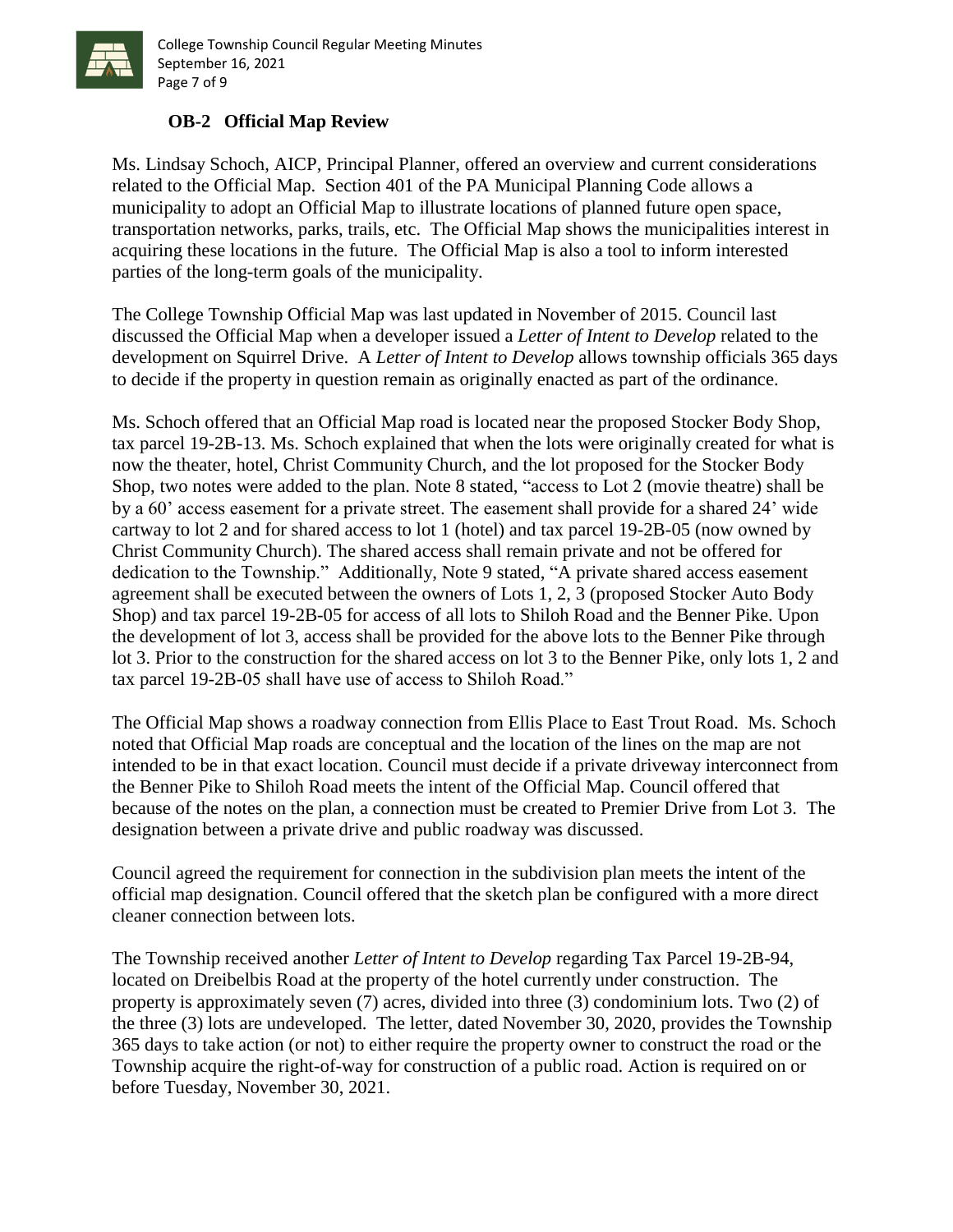

College Township Council Regular Meeting Minutes September 16, 2021 Page 8 of 9

The Land Development Plan for the Dreibelbis Hotel shows a driveway connection from Stocker Drive to the Sam's Club Access Road. This proposed route differs from the Official Map. Council is asked to determine if this proposed connection is sufficient to meet the intent of the Official Map designation.

Council agreed that the proposed connection on the Land Development Plan from Stocker Drive to the driveway connection at Sam's Club meets the intent of the Official Map. They asked that a driveway connection, off the proposed connection, be added to the LDP for future development of the property adjacent to the hotel.

### **NEW BUSINESS:**

# **NB-1 Dale Summit Area Plan Update**

Ms. Lindsay Schoch, AICP, Principal Planner, offered the Dale Summit Area Plan Citizen's Advisory Committee (CAC) will meet on Friday, September 24, 2021. At the October 7, 2021, CT Council Meeting, a draft of the Area Plan will be presented to Council.

Ms. Schoch offered that a Community Input survey seeking feedback on the proposed Dale Summit Area Plan, specifically focusing on the Goal, Objectives, Implementation Strategies and overall proposed direction for the future of the Dale Summit will be launched. Council will have the chance to add comments and input to the survey at the October 7, 2021, CT Council Meeting. After the 45-60 day public input period, Staff would like to follow-up with a Joint Council/Planning Commission meeting to review the Draft Area Plan as revised to reflect the community input.

# **NB-2 Expanded Air Routes for SCE**

Mr. Brumbaugh, Township Manager, offered that Council discussed, at their September 2, 2021, meeting, an email received from Centre County Commissioners related to a request to participate with the County to assist the Centre County Airport Authority (Airport Authority) in negotiating with American Airlines for expanded services from State College to Charlotte, NC. The consensus of Council at that meeting was to participate with the County.

The Township Manager and the Finance Director reviewed the 2021 budget and offered that any contribution to the Airport Authority for Economic Development Contributions could come from the Capital Reserve Funds targeted for *Economic Development Initiatives.* \$11,000 was budgeted in this fund and reserved for Economic Development.

> **Mr. Francke made a motion to approve \$10,000 from the 2021 Capital Reserve Funds for assistance to the Centre County Airport Authority in negotiating expanded air routes with American Airlines between State College and Charlotte, NC and authorize the Township Manager to execute the transfer of said funds to the County and/or Airport Authority as required. Mr. Fragola seconded the motion.**